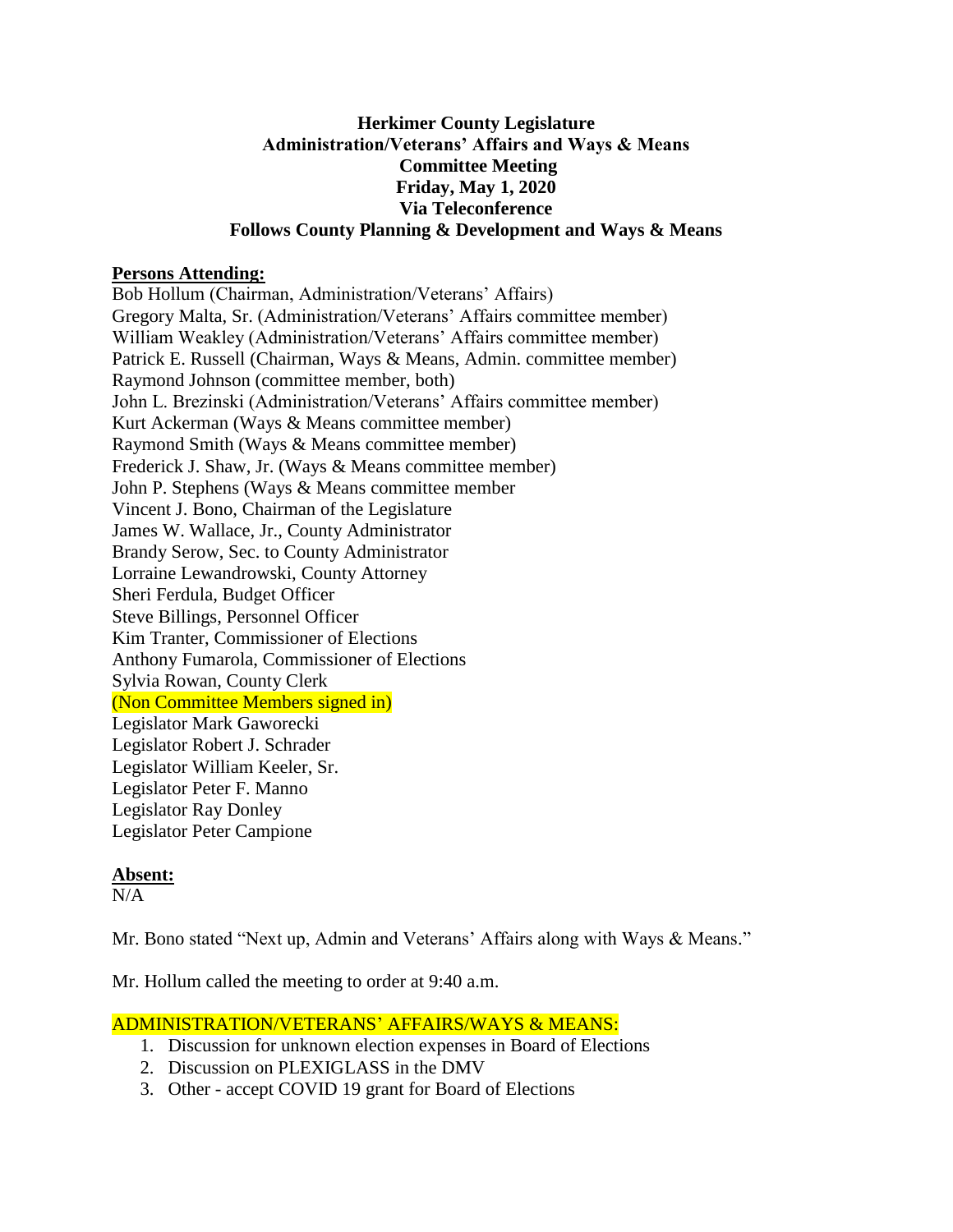4. Other – Approve purchase of absentee applications, envelopes and mail service through the Phoenix Graphic Incorporated company

### **Committee Vote Record**

### ADMINISTRATION/VETERANS' AFFAIRS/ WAYS & MEANS:

Mr. Hollum stated "First on the agenda, discussion for unknown election expenses in the Board of Elections. Mr. Wallace and I met with Kim and Anthony yesterday and I will turn it over to Kim. There is a lot going on."

Kim Tranter stated "Thank you very much. Good morning everybody. Now that it is election season our world is going to move very fast and last Friday the Governor issued his executive order ordering that absentee ballot applications be sent to every registered voter eligible to vote in the Primary Election of June 23rd. This includes active voters and non-active voters. We prepared a sheet and I believe you all got a copy and a hand out, about who is eligible to vote in that Primary Election and our grand total was 21,608 people, give or take. That will be processed through Mailcheck for either coming in or leaving and also new registrations so that's probably a pretty fair number for purposes of our thing today. We are going with 22,000 for just a little bit of extra room and what this entails is 22,000 applications both front and back be sent. It involves two separate envelopes that both of course have printing on them and they need to be sent out immediately and then they will come back to us and we will process them. Each voter has their own bar code so the bar codes will have to be imbedded in the document so we know who gets what. It's going to be very challenging for us. We believe that we have the ability to process the applications when they come back and then probably barring like a land slide but process the ballots themselves according to the barcodes, that's an integral part of this. To cover all of this election stuff we received a grant, or we will be receiving a grant shortly for \$78,000 I believe that that's in your paperwork too, your packet. It's, as you can see at the top, it's a Federal Grant of \$20 million with matching funds from the State. Mr. Wallace said yesterday not to count on those funds from the State, so even if we remove that percentage we will definitely be under our allowable amount. So this program, we've talked with several venders and we have pretty much decided with your approval we would like to proceed with our vendor, Phoenix Graphics. Phoenix has been with the County for many years. They handle all of our ballot printing. They are just excellent. They are really prepared for this program. They know how important it is to get it right and for us to be able to track and work off of the information that they provide. They are \$1.17 a ballot or a voter plus \$0.15 for the back side of the application that has all the specifics that relate to our County and what they are supposed to do. On the back on the verbiage, we also have the opportunity to tell each where their voting site will be and that's very important too because we are going to be changing some voting sites around this year because of the COVID-19. So we won't have to do a separate mailing for that. That's kind of a piece that just came about yesterday after we met. I guess we are looking to you for your approval. Any questions?"

Mr. Hollum stated "I just want to add one thing to it. The actual cost comes out to be about \$37,000 but obviously we do not have a choice with that and I will bring this back up under other for a vote. Does anyone have any questions for Kim?"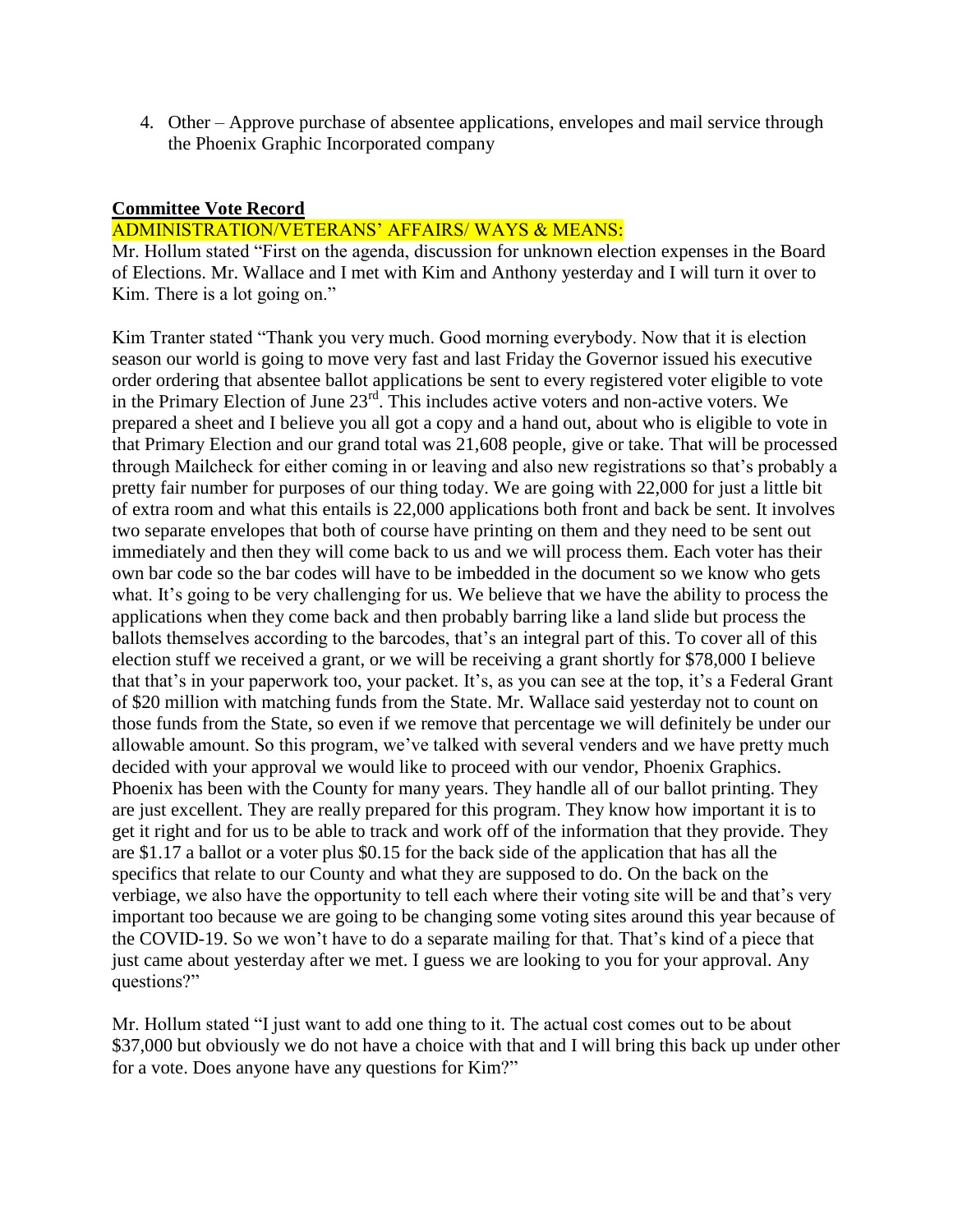Mr. Johnson asked "Kim and Tony, before you were there, and this was a while back, I brought up why don't we purchase our own printing machine? I know the initial expense will be there. Can we look in to see what a machine would cost or rent or whatever and print our own ballots?"

Kim Tranter "I don't know. Maybe Sheri wants to speak about it. I know it was before my time. I know that it's so specific about the requirements of things and I think downstairs they have the ability to do a lot of our printing but like this project is too big for them. No ballots, they don't have the ability to do perforations so that was an issue for them. I don't know about the rest of it."

Tony Fumarola stated "I know the perforations were an issue downstairs and also the barcoding that has to go through the scanner. I do know some Commissioners out west that have purchased their own printing machines and I can reach out to them for numbers and how that worked out if you would like."

Mr. Hollum stated "Tony, definitely do that. I don't think it is something we can do this year but for the future it would be nice to know it and give Mr. Johnson and the rest of us an idea but as of right know time is of the essence. Right?"

Kim Tranter stated "Time is of the essence and the manpower to do this in house we would not have. We don't really have the ability even to have somebody print it and send for us. We just don't have the manpower to do 22,000."

Mr. Hollum asked if there were any more questions.

Mr. Campione asked "Kim, do you know where the polling sites are going to be?"

Kim Tranter responded "Well, in our mind yes. And we know which ones we have lost. We are just working on trying to do an abbreviated pole site voting. So we have 29 Elections sites in Herkimer County with 59 election districts. Last year we successfully reduced all of that for the Primary Election and we were looking to do a repeat of that. This year we are hindered a little bit more because most of our poll workers are seniors and we can't really ask anyone over the age of 70 to take a chance. We are going to be reaching out over the next couple of days to every pole site and every poll worker to see what their thoughts are and their availability is. Right now we have 8 confirmed poll sites but we know we have lost all of the senior citizen housing complexes. We know we have lost a couple fire departments. In the Town of Ohio we lost the recreation building so we are trying to work out a plan that continuous towns can vote together."

Mr. Hollum asked "Kim or Anthony, could you maybe explain a little bit how much less people you are going to need with people sending back these absentees? I think you gave me an example where you normally have a certain amount of tables set up to be able to break it down to one table showing like a savings of how much less people you will need for this election."

Kim Tranter asked Tony if he would talk about that.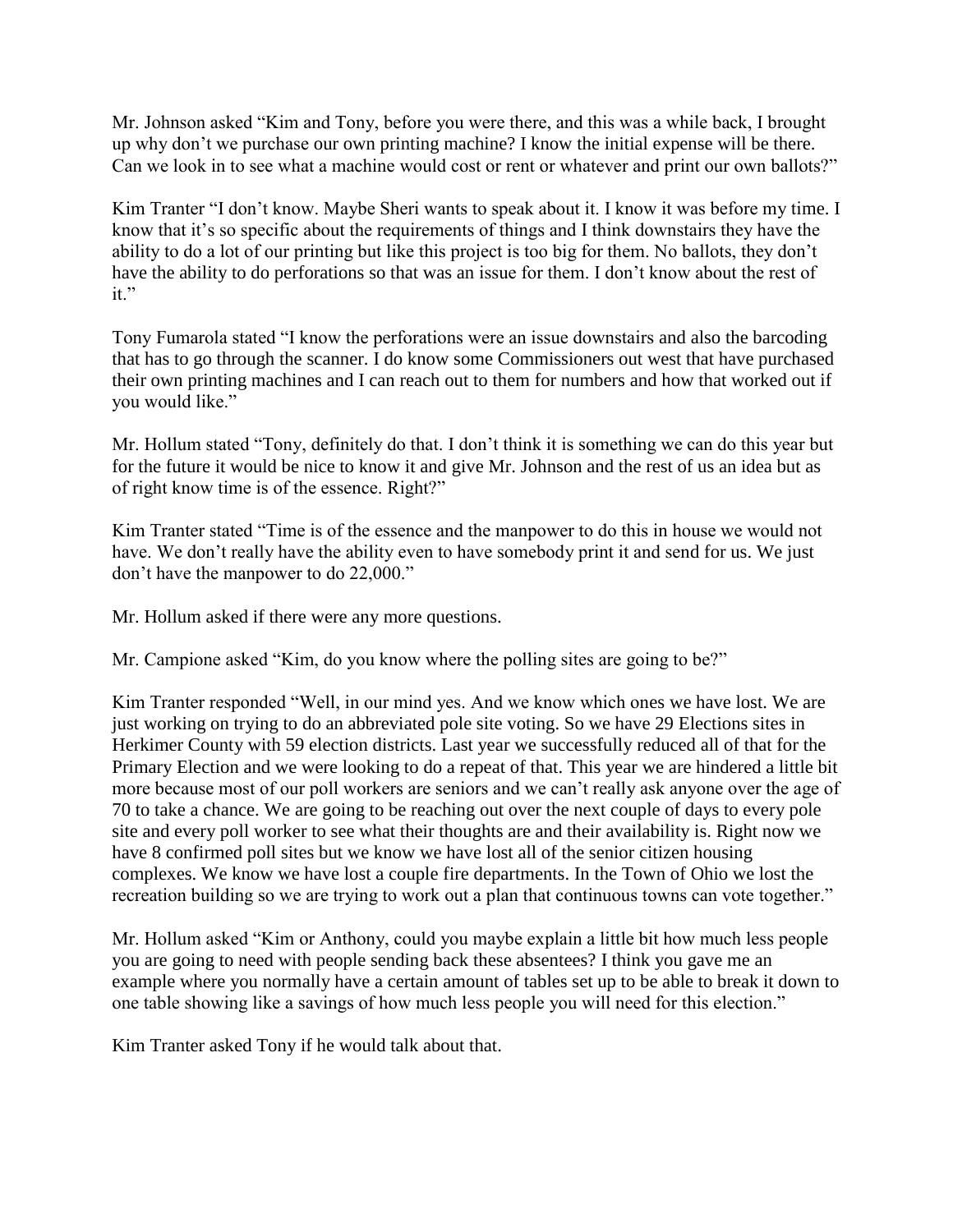Tony Fumarola responded "Yeah, I don't know if I have a breakdown of the cost that we will save but obviously if we go to much fewer sights we'll have more poll workers at the site than we normally would but like Kim just said that we are cutting down like 20 something sites. That's at least 4 Inspectors per site that we won't need and 2 Coordinators per site we don't need. As far as the absentees coming in, we normally have a crew of 4. They come in for after election stuff which we will utilize those 4 people to assist us with the ballots but will also probably are going to order the absentee ballots that can be scanned into the system through the machine so it will take much less time. We are expecting high volumes, at least probably come November anyway if not this election. So we will cut down just on overall manpower but I don't have the actual numbers in front of me. I apologize."

Mr. Hollum stated "It's pretty hard to come up with those figures I was just trying to put you on the spot. What about savings without the Presidential Primary?"

Kim Tranter stated "We did. We put together a spreadsheet and because we didn't have that Presidential Primary on April  $28<sup>th</sup>$ , we figure it saved the County about \$90,000 give or take some in expenses so that was good news."

Mr. Hollum asked if there were any other questions.

Mr. Gaworecki asked "Could you repeat the total cost and does that include postage?"

Mr. Hollum responded "Mark, it runs about \$37,000 to send them all out at \$1.17. Depending on how many they send back, like if every single person, all 21,608 registered voters which are never going to send them all back obviously, I think Kim and Anthony were guestimating about 50% so you're looking at about postage back of about \$5,000 at 50%, a little over \$10,000 if everyone sends them back. Does that answer your question?"

Mr. Gaworecki said ok.

Kim Tranter stated "And we are required under the Executive Order to pay for postage both ways."

Tony Fumarola stated "And again these values will hopefully be recouped by the Federal COVID Grant."

Mr. Gaworecki thanked them.

Mr. Bono stated "Just a word on the grants. We were informed yesterday that any and all grants and awards by the State, on the State level are subject to being chopped or not awarded so let's not count on, especially the discretionary ones. They are most likely going to go away so for what it's worth."

Mr. Hollum stated 'Yes Chairman. Mr. Wallace actually pointed that out to us yesterday. That was the first thing he said so even if they are able to get half of it, it still runs \$36,000 from the Federal portion of it if you took out the New York State. I think we should just act like we're not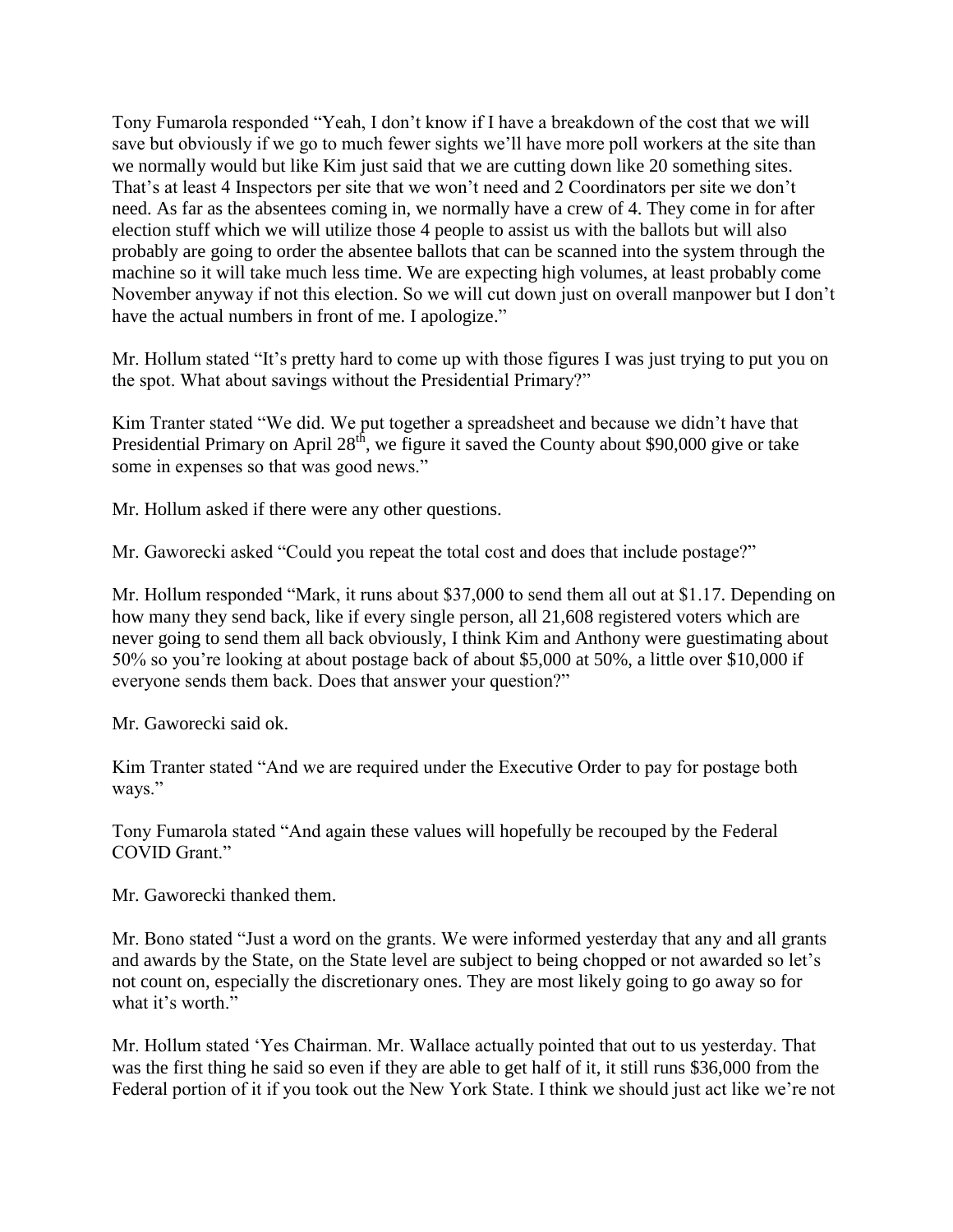going to get it and prepare for the worst. Any more discussion on that? I will be bringing those back up under other. Number 2 on the list is discussion on plexiglass in the DMV. Mrs. Rowan approached me. She is requesting and asking if we could put plexiglass in the DMV where ever the workers handle customers. I didn't seem like a crazy request. I do know we have bids coming in for it and NEP will be sending us a bid next week. Pretty much it's a discussion. If anyone's got any questions about it. I really can't go forward with any of it until we have an idea of cost and everything but if you have any questions I will be glad to try and answer them cause I believe Mrs. Rowan is busy catching up on phone calls and messages. Any questions?"

Mr. Bono asked "Will this be a permanent display or will it come down after the COVID?"

Mr. Hollum responded "It will be a permanent display."

Mr. Bono said ok.

Mr. Gaworecki asked "Is this something our maintenance can do?"

Mr. Hollum responded "As far as maintenance, I'm not really sure. I do know that we do have bids going out. Maintenance might be able to install it but to have it cut I believe we need someone like NEP do that but I do believe maintenance probably could install it and maintain it but I'm not a 100% sure about that."

Mr. Gaworecki said thank you.

Mr. Bono stated "Just a question. Are we talking plexiglass or glass?"

Mr. Hollum stated "Plexiglass."

Mr. Bono stated "If it's going to be long term shouldn't we look at glass. It's easier to clean. It doesn't scrape up and get foggy. I'm just throwing it out there."

Mr. Hollum stated "No. Sounds good. I don't really know anything about it so I think when NEP does their estimates they should probably give us an idea on both of them. I think that will be a good idea."

Sheri Ferdula stated "When I talked to Sylvia the other day about this she called and asked me about it and part of her concern was not only COVID but angry customers or people reaching out to get to the Clerks and I think with glass you have that fear of somebody breaking it or hitting it or causing it to break between the people."

Mr. Bono stated "I think if you used tempered glass it's tough to do. It's like hockey glass. I think it's worth it. If you're going to do it, do it right. I'm just worried if you put the plexiglass and then after you clean it numerous times and wipe it down it gets foggy and scratches and then it just looks undesirable. That's all. Can we price out both? Any objection to pricing out both?"

Mr. Hollum stated "Absolutely."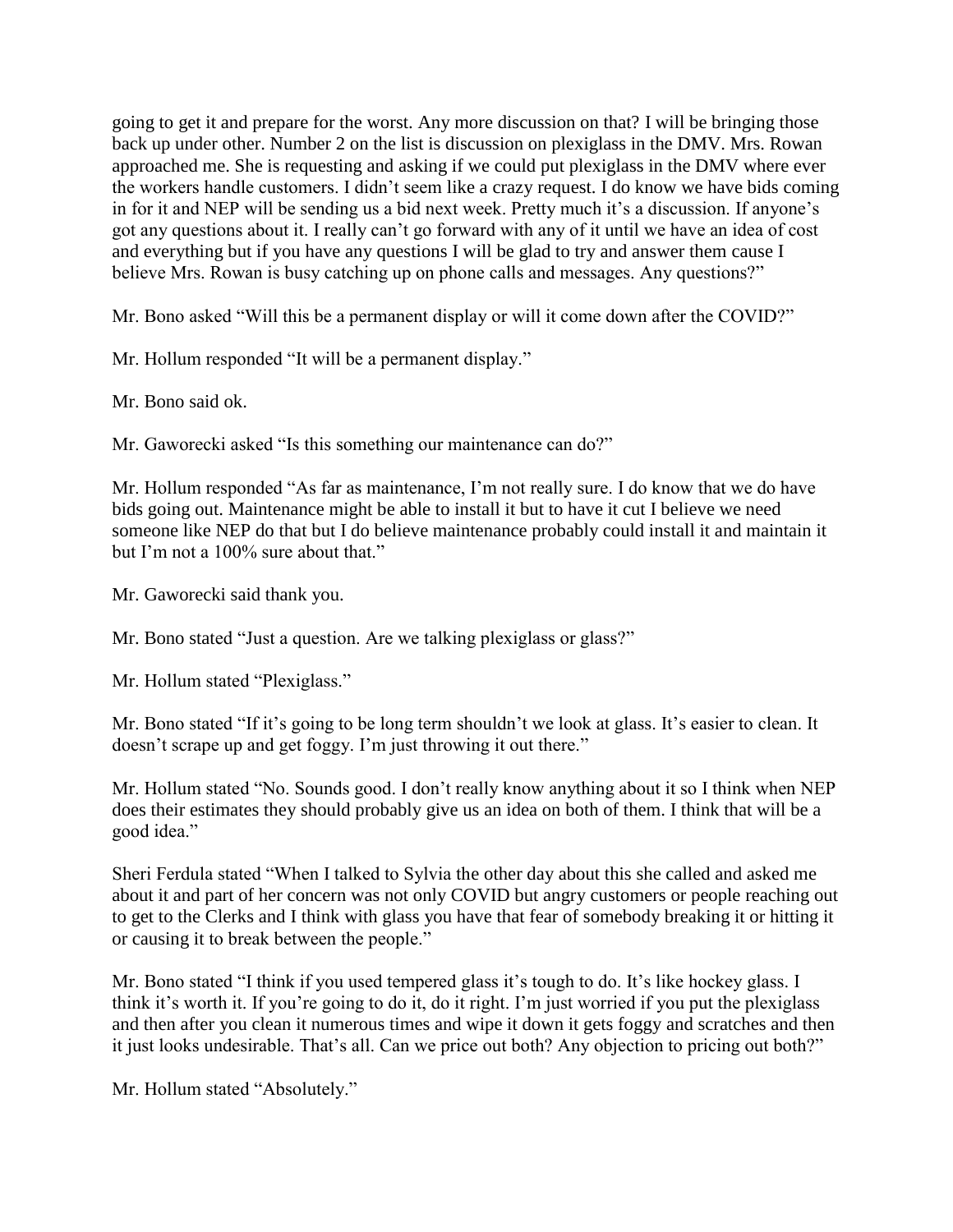Mr. Bono stated "Alright. Thanks."

Mr. Ackerman stated "Mr. Chairman, I would think either way we go it would be easy to replace, I mean you're only talking 2 foot by 3 foot piece of plexiglass or glass and I would like to know the statement that Sylvia made about angry customer grabbing somebody. Has that ever happened in the past that we've had an issue with that? And number 2 we do have the Sheriff's department right there in the hallway if that ever happens. I don't know if that should go into our consideration."

Mr. Hollum stated "No. Mr. Ackerman, I don't know about one of the workers being grabbed, but the way she described it to me, someone reached acrossed and grabbed the paperwork. So I don't know. I didn't hear about a worker but you never know. There's different stories all of the time but I only heard that someone reached across and grabbed paperwork."

Mr. Russell stated "Usually glass is actually cheaper than plexiglass."

Mr. Hollum stated "I will get bids on glass and find out which ones better and we will go from there. I don't think we can really do anything until we get some bids back."

Mr. Johnson asked "Did that have to go to County Properties committee instead of your committee?"

Mr. Hollum stated "Hopefully. I think it should to be honest with you. We can figure that out when we go down the road. Anymore discussion under that one? Under other I actually want to bring up to a vote to accept the COVID 19 from the State and Federal, which ever one gives it to us. Is there any more discussion for that? Can I get a motion to accept that?"

Item #3 - On motion of Mr. Weakley, seconded by Mr. Brezinski for Administration/Veterans' Affairs, Item #3 was voted on, approved and moved for Resolution. Unanimous.

Mr. Russell requested a motion in Ways & Means.

On motion of Mr. Stephens, seconded by Mr. Russell for Ways & Means, Item #3 was voted on, approved and moved for Resolution. Unanimous.

Mr. Hollum asked for a motion to go forward with the purchase of the absentee applications, envelopes and mail service through the Phoenix Graphic Incorporated company.

Item #4 - On motion of Mr. Brezinski, seconded by Mr. Bono for Administration/Veterans' Affairs, Item #4 was voted on, approved and moved for Resolution. Unanimous.

Mr. Russell requested a motion in Ways & Means.

On motion of Mr. Ackerman, seconded by Mr. Shaw for Ways & Means, Item #4 was voted on, approved and moved for Resolution. Unanimous. Mr. Hollum asked if anyone else had anything.